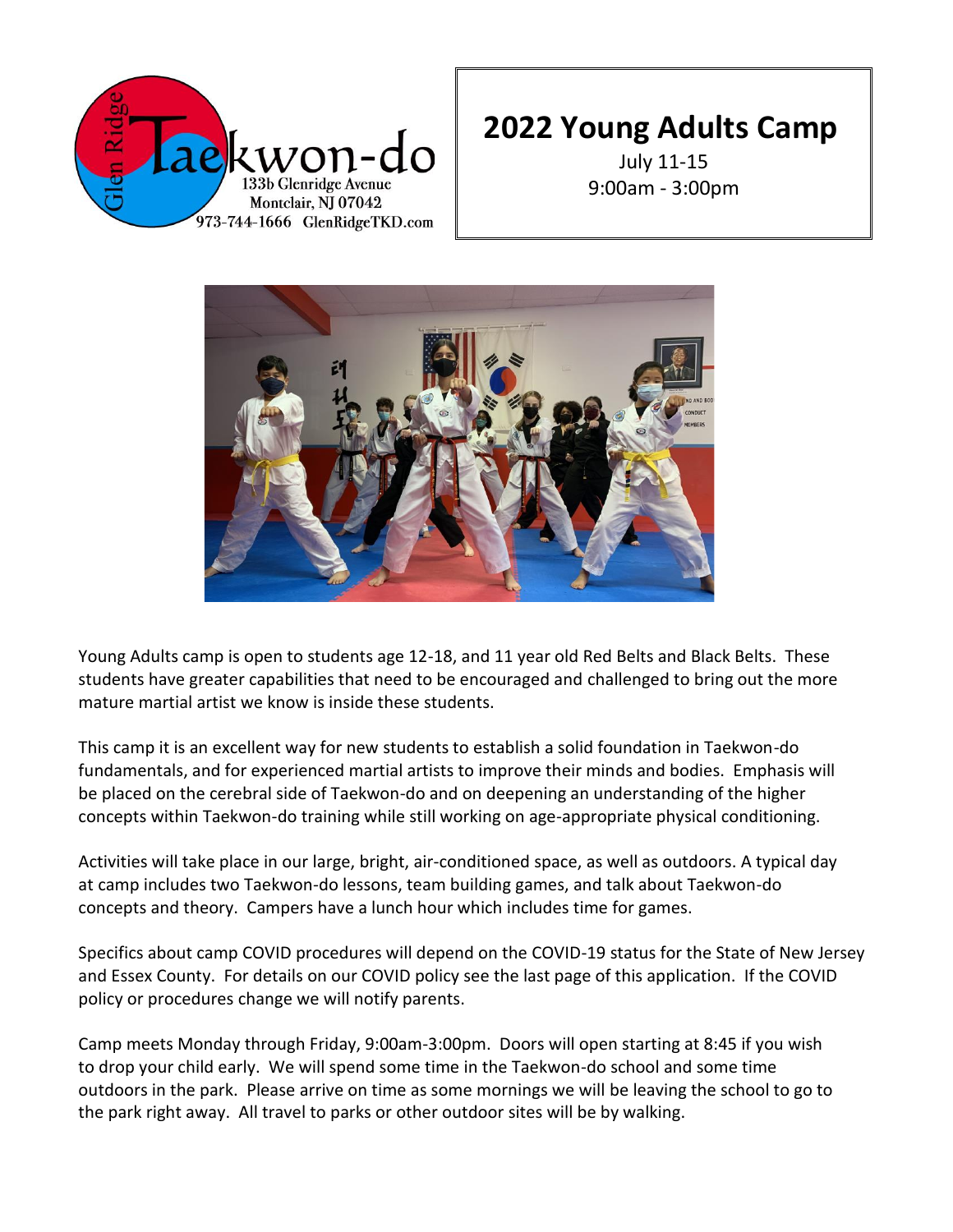

The following guidelines may be changed closer to the start of camp depending on GlenRidgeTKD policy and on NJ State and Montclair local health guidelines.

## **Camp Guidelines**

- Participants must bring:
	- o Snack, lunch and refillable water bottle
	- o A towel to sit on
	- o Campers will arrive in street clothes and will bring their belt and Taekwon-do uniform (dobok).
	- $\circ$  Campers will need to wear appropriate shoes to walk to the park and to practice in
	- o Masks are not required but anyone wishing to wear a mask may do so
- Activities will take place outside and in our large, bright, air-conditioned space
- Campers may join any number of weeks of camp
- Being outside means we will be paying extra attention to keeping everyone hydrated, so campers should not bring a small water bottle.
- Campers may stay in street clothing all day, including during Taekwon-do practice. This means that they will be walking to the park and practicing in shoes, and campers cannot wear flip flops or crocs. The shoes they wear need to be comfortable for walking and practice.
- Campers should arrive with sunblock applied, they can re-apply as needed.
- In case of rain we may still go outside so campers are welcome to bring a jacket or cap. Campers should keep in mind that white or light-colored shirts can become transparent when wet.
- Participants should be dropped off each day at Glen Ridge Taekwon-do between 8:45- 9:00am. Pick up will be at the same location at 3:00pm.

If you have any questions please feel free to contact Master Giletti at *MasterGiletti@glenRidgeTKD.com*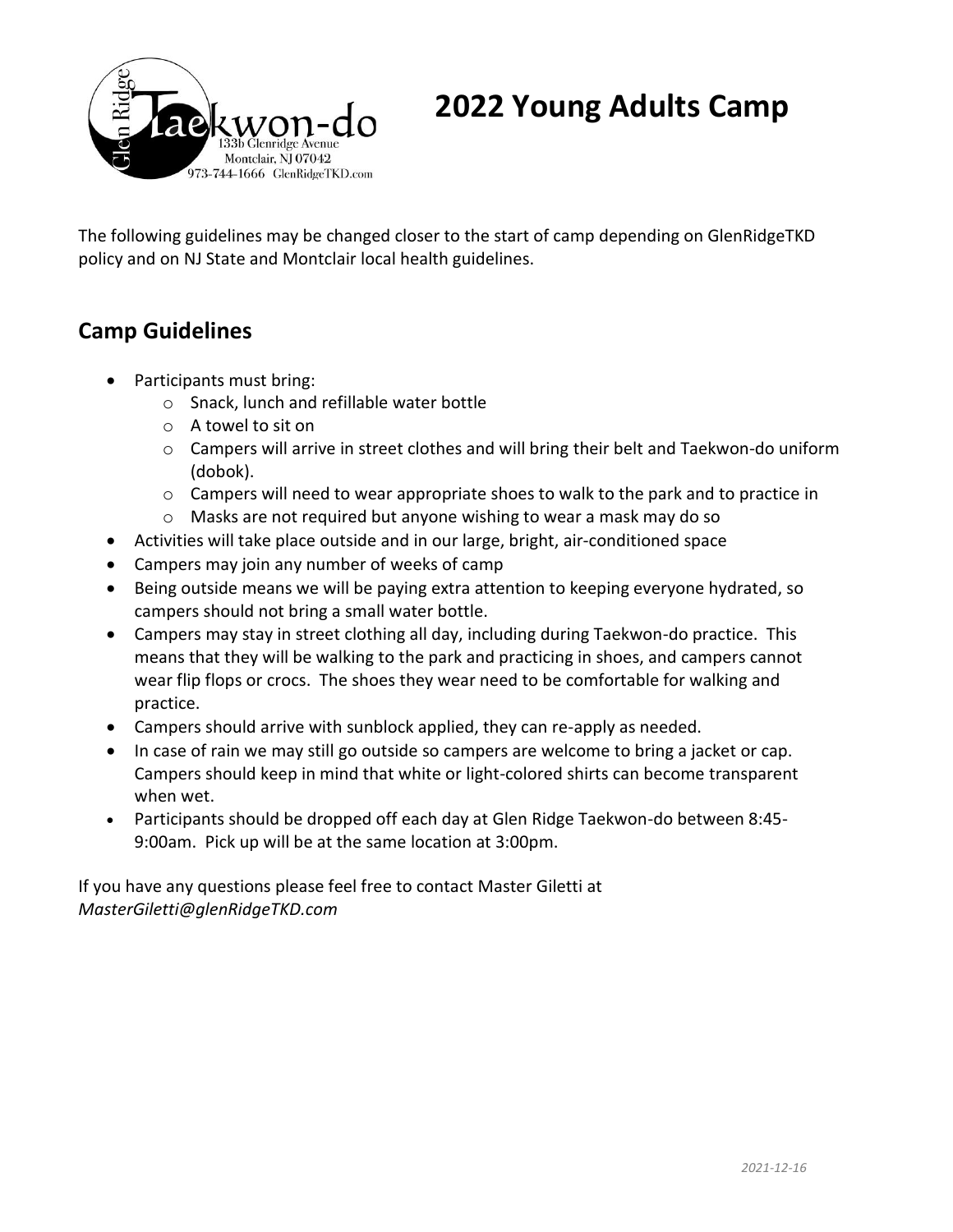

| Age & Birthdate _________________________________                                | T-shirt size: _________________________ | Child Small, Medium or Large, or<br>Adult Small, Medium or Large |
|----------------------------------------------------------------------------------|-----------------------------------------|------------------------------------------------------------------|
| July 11-15, 2022<br>X.                                                           |                                         |                                                                  |
| \$425 for GlenRidgeTKD students whose membership is current                      |                                         |                                                                  |
| \$475 for campers who are not current GlenRidgeTKD members                       |                                         |                                                                  |
|                                                                                  |                                         |                                                                  |
|                                                                                  |                                         |                                                                  |
|                                                                                  |                                         |                                                                  |
|                                                                                  |                                         |                                                                  |
|                                                                                  |                                         |                                                                  |
| (email is our main method for non-emergency contact)                             |                                         |                                                                  |
| In case parent is not available in an emergency, please provide another contact. |                                         |                                                                  |
| In case we want to use balloons in camp is your child allergic to latex?         |                                         | Yes                                                              |

Please list any other information about your child that will ensure they have the best experience at this camp: